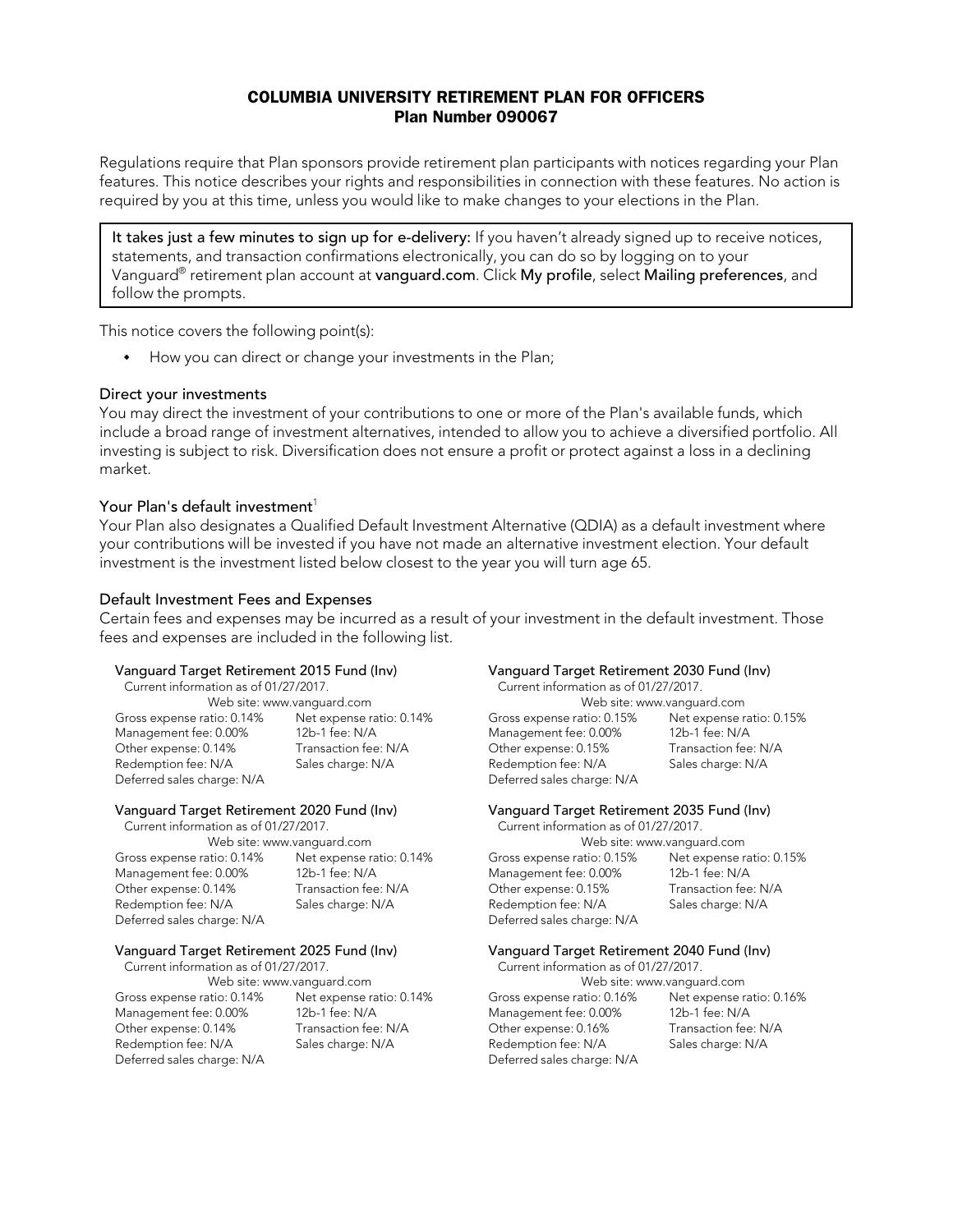Current information as of 01/27/2017. Current information as of 01/27/2017.

| Web site: www.vanquard.com |                          |
|----------------------------|--------------------------|
| Gross expense ratio: 0.16% | Net expense ratio: 0.16% |
| Management fee: 0.00%      | 12b-1 fee: N/A           |
| Other expense: 0.16%       | Transaction fee: N/A     |
| Redemption fee: N/A        | Sales charge: N/A        |
| Deferred sales charge: N/A |                          |

Current information as of 01/27/2017.

Gross expense ratio: 0.16% Net expense ratio: 0.16% Gross expense ratio: 0.16% Net expense ratio: N/A<br>Management fee: 0.00% 12b-1 fee: N/A Management fee: 0.00% 12b-1 fee: N/A Management fee: 0.00% 12b-1 fee: N/A Management fee: 0.00% 12b-1 fee: N/A<br>Other expense: 0.16% Transaction fee: N/A Other expense: 0.16% Transaction fee: N/A Other expense: 0.16% Transaction fee: N/A Other expense: 0.16% Transaction fee: N/A Redemption fee: N/A Sales charge: N/A Redemption fee: N/A Sales charge: N/A<br>Deferred sales charge: N/A Deferred sales charge: N/A

| Web site: www.vanquard.com |                          |  |  |  |  |
|----------------------------|--------------------------|--|--|--|--|
| Gross expense ratio: 0.16% | Net expense ratio: 0.16% |  |  |  |  |
| Management fee: 0.00%      | 12b-1 fee: N/A           |  |  |  |  |
| Other expense: 0.16%       | Transaction fee: N/A     |  |  |  |  |
| Redemption fee: N/A        | Sales charge: N/A        |  |  |  |  |
| Deferred sales charge: N/A |                          |  |  |  |  |

## Vanguard Target Retirement 2045 Fund (Inv) Vanguard Target Retirement 2060 Fund (Inv)

Web site: www.vanguard.com Gross expense ratio: 0.16% Net expense ratio: 0.16% Management fee: 0.00% 12b-1 fee: N/A Other expense: 0.16% Transaction fee: N/A Redemption fee: N/A Sales charge: N/A Deferred sales charge: N/A

# Vanguard Target Retirement 2050 Fund (Inv) Vanguard Target Retirement 2065 Fund (Inv)<br>Current information as of 01/27/2017. Current information as of N/A.

Web site: www.vanguard.com Web site: N/A Deferred sales charge: N/A

# Vanguard Target Retirement 2055 Fund (Inv)<br>Current information as of 01/27/2017. Current information as of 01/27/2017.

Current information as of 01/27/2017. Current information as of 01/27/2017. Web site: www.vanguard.com Gross expense ratio: 0.13% Net expense ratio: 0.13% Management fee: 0.00% 12b-1 fee: N/A Other expense: 0.13% Transaction fee: N/A Redemption fee: N/A Sales charge: N/A Deferred sales charge: N/A

### Fee/Expense Definitions

- *Gross expense ratio*  The gross expense ratio is the fund's annual operating expenses as a percentage of average net assets. The gross expense ratio does not reflect any fee waivers or reimbursements that may be in effect.
- *Net expense ratio*  The net expense ratio reflects the expenses currently being charged by the fund after taking into account any applicable waivers or reimbursements, without which performance would have been less.
- Management fee The cost of the day-to-day operation and management of the fund.
- 12b-1 fee The 12b-1 fee covers the cost of distributing fund shares to investors, including advertising and sales costs.
- Other expense Other expense is determined by subtracting the management fee and 12b-1 fee from the gross expense ratio.
- *Transaction fee*  The costs incurred when buying or selling securities. These include brokers' commissions and spreads (the difference between the price the dealer paid for a security and the price at which it can be sold).
- *Redemption fee*  The redemption fee is an amount charged when money is withdrawn from the fund. The amount of a redemption fee is generally relative to the amount of time that the investment was held, so that longer-held investments incur smaller rates of charge.
- Sales charge A one-time deduction from an investment made into the fund. The amount is generally relative to the amount of the investment, so that larger investments incur smaller rates of charge.
- *Deferred sales charge*  imposed when investors redeem shares. The percentage charged generally declines the longer shares are held, and it is usually applied to the lower of the beginning price or ending price.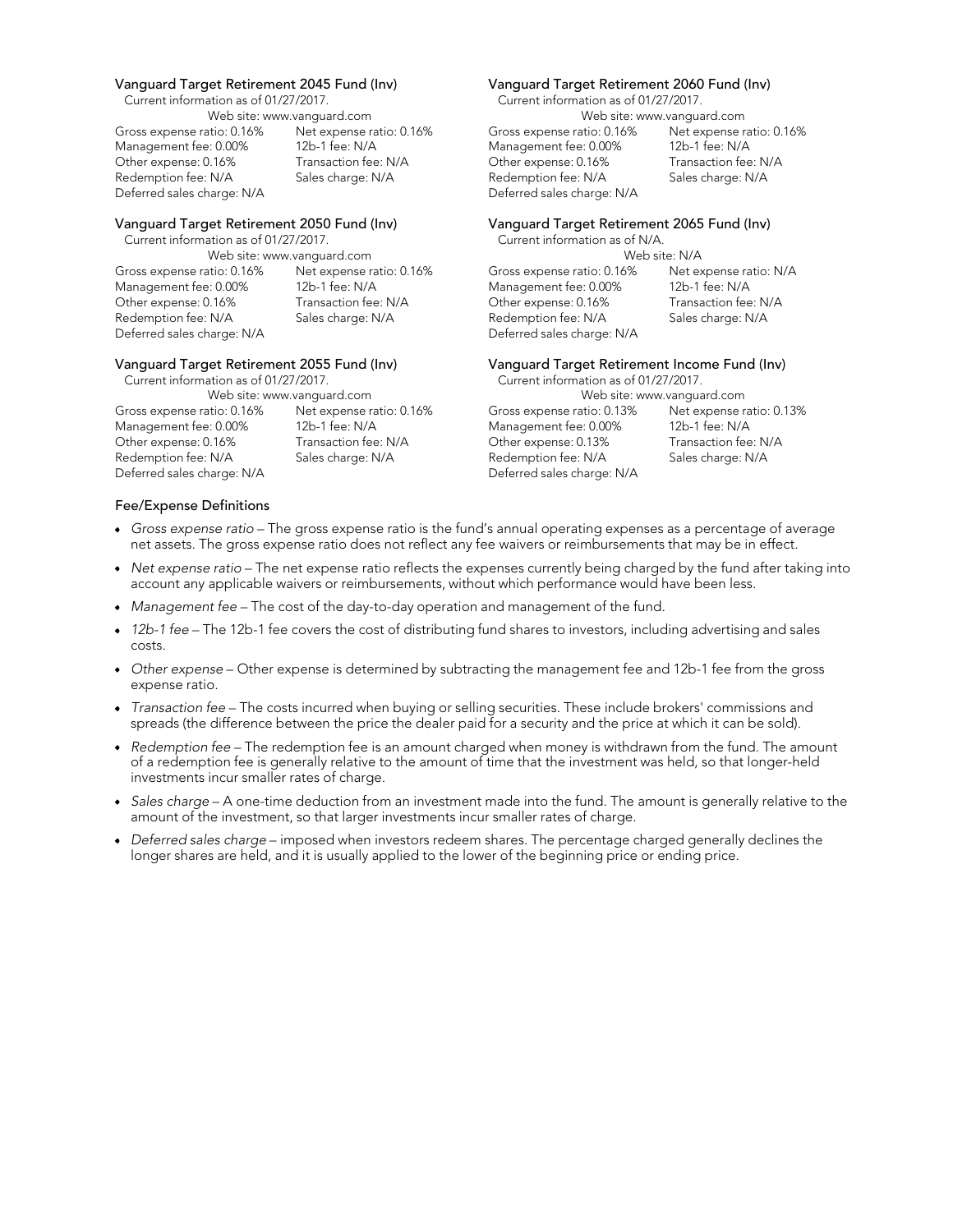## Default Investment Performance

The table below provides important information about your default investment options (as of June 30, 2017)

*The performance data shown represents past performance, which is not a guarantee of future results. Investment returns and principal*  value will fluctuate, so investors' shares, when sold, may be worth more or less than their original cost. Current performance may be lower *or higher than the performance data cited.* 

|                                                                                                 | Average Annual Return |               |                |                            |                        |  |  |
|-------------------------------------------------------------------------------------------------|-----------------------|---------------|----------------|----------------------------|------------------------|--|--|
| <b>Balanced</b>                                                                                 | vear                  | 5 vear        | 10 vear        | Since fund's<br>inception* | Fund inception<br>date |  |  |
| Vanguard Target Retirement 2015 Fund (Inv)<br>Benchmark: Target Retirement 2015 Composite Index | 8.13%<br>8.31%        | 7 27%<br>747% | 4.86%<br>4.90% |                            | 10/27/2003             |  |  |

Objective: The investment seeks to provide capital appreciation and current income consistent with its current asset allocation. Strategy: The fund invests in other Vanguard mutual funds according to an asset allocation strategy designed for investors planning to retire and leave the workforce in or within a few years of 2015 (the target year). The fund's asset allocation will become more conservative over time, meaning that the percentage of assets allocated to stocks will decrease while the percentage of assets allocated to bonds and other fixed income investments will increase.

Risk: Investments in target-date funds are subject to the risks of their underlying funds. The year in the fund name refers to the approximate year when an investor would retire and leave the work force. Target-date funds gradually shift emphasis from more aggressive investments to more conservative investments based on the target date. Investments in target-date funds are not guaranteed at any time.

| Vanguard Target Retirement 2020 Fund (Inv)        | 10.30% 8.40%       | 5.07% | 06/07/2006 |
|---------------------------------------------------|--------------------|-------|------------|
| Benchmark: Target Retirement 2020 Composite Index | 10.51% 8.64% 5.19% |       |            |

Objective: The investment seeks to provide capital appreciation and current income consistent with its current asset allocation. Strategy: The fund invests in other Vanguard mutual funds according to an asset allocation strategy designed for investors planning to retire and leave the workforce in or within a few years of 2020 (the target year). The fund's asset allocation will become more conservative over time, meaning that the percentage of assets allocated to stocks will decrease while the percentage of assets allocated to bonds and other fixed income investments will increase.

Risk: Investments in target-date funds are subject to the risks of their underlying funds. The year in the fund name refers to the approximate year when an investor would retire and leave the work force. Target-date funds gradually shift emphasis from more aggressive investments to more conservative investments based on the target date. Investments in target-date funds are not guaranteed at any time.

| Vanguard Target Retirement 2025 Fund (Inv)        | 11.95% 9.17% 5.10% |  | 10/27/2003 |
|---------------------------------------------------|--------------------|--|------------|
| Benchmark: Target Retirement 2025 Composite Index | 12.17% 9.41% 5.24% |  |            |

Objective: The investment seeks to provide capital appreciation and current income consistent with its current asset allocation. Strategy: The fund invests in other Vanguard mutual funds according to an asset allocation strategy designed for investors planning to retire and leave the workforce in or within a few years of 2025 (the target year). The fund's asset allocation will become more conservative over time, meaning that the percentage of assets allocated to stocks will decrease while the percentage of assets allocated to bonds and other fixed income investments will increase.

Risk: Investments in target-date funds are subject to the risks of their underlying funds. The year in the fund name refers to the approximate year when an investor would retire and leave the work force. Target-date funds gradually shift emphasis from more aggressive investments to more conservative investments based on the target date. Investments in target-date funds are not guaranteed at any time.

| Vanguard Target Retirement 2030 Fund (Inv)        | 13.40% 9.90% 5.10%  | 06/07/2006 |
|---------------------------------------------------|---------------------|------------|
| Benchmark: Target Retirement 2030 Composite Index | 13.69% 10.15% 5.24% |            |

Objective: The investment seeks to provide capital appreciation and current income consistent with its current asset allocation. Strategy: The fund invests in other Vanguard mutual funds according to an asset allocation strategy designed for investors planning to retire and leave the workforce in or within a few years of 2030 (the target year). The fund's asset allocation will become more conservative over time, meaning that the percentage of assets allocated to stocks will decrease while the percentage of assets allocated to bonds and other fixed income investments will increase.

Risk: Investments in target-date funds are subject to the risks of their underlying funds. The year in the fund name refers to the approximate year when an investor would retire and leave the work force. Target-date funds gradually shift emphasis from more aggressive investments to more conservative investments based on the target date. Investments in target-date funds are not guaranteed at any time.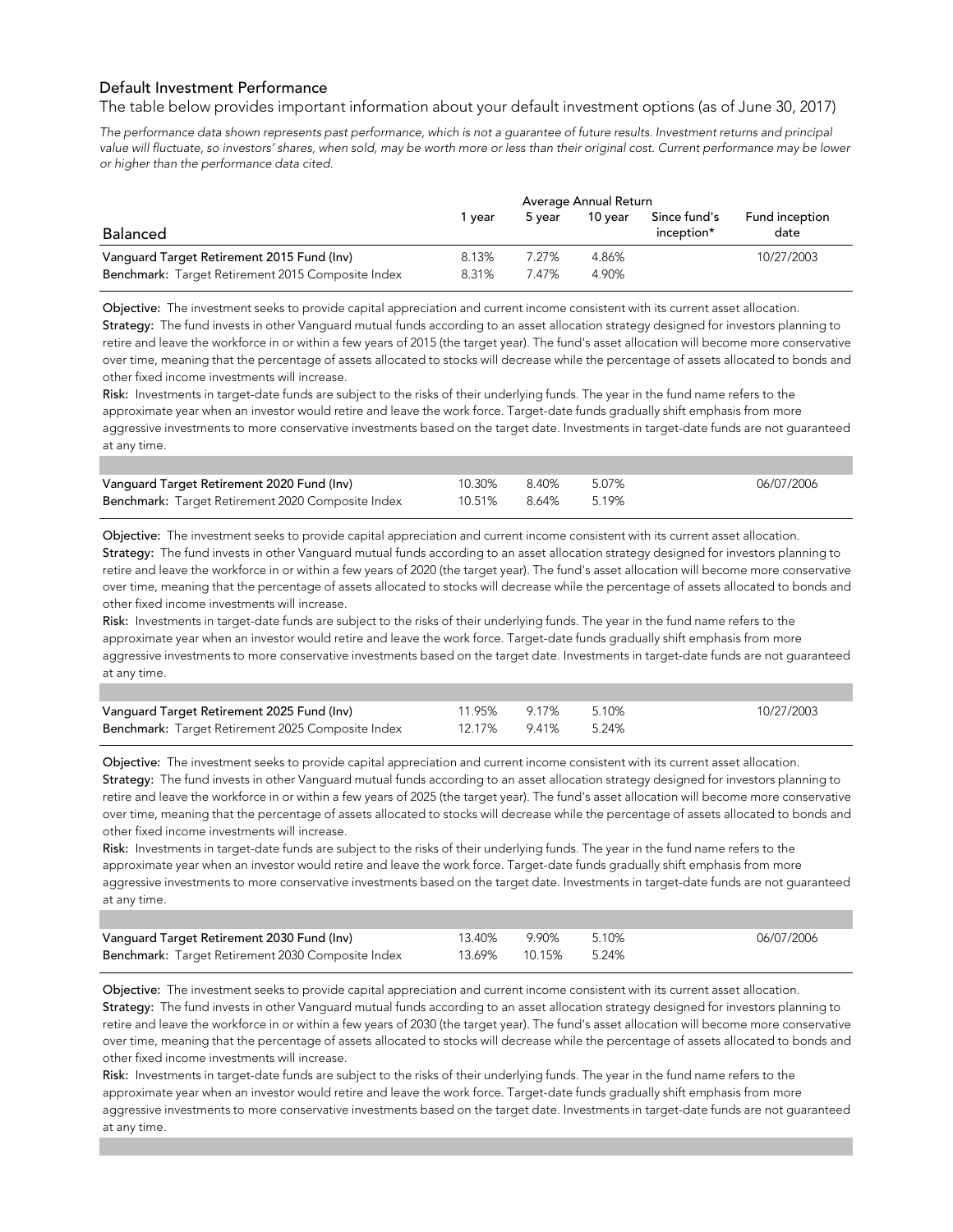|                                                   | Average Annual Return |        |         |              |                |  |
|---------------------------------------------------|-----------------------|--------|---------|--------------|----------------|--|
|                                                   | vear                  | 5 vear | 10 vear | Since fund's | Fund inception |  |
| <b>Balanced</b>                                   |                       |        |         | inception*   | date           |  |
| Vanguard Target Retirement 2035 Fund (Inv)        | 14.99%                | 10.63% | 5.25%   |              | 10/27/2003     |  |
| Benchmark: Target Retirement 2035 Composite Index | 15.23%                | 10.88% | 5.39%   |              |                |  |

Objective: The investment seeks to provide capital appreciation and current income consistent with its current asset allocation. Strategy: The fund invests in other Vanguard mutual funds according to an asset allocation strategy designed for investors planning to retire and leave the workforce in or within a few years of 2035 (the target year). The fund's asset allocation will become more conservative over time, meaning that the percentage of assets allocated to stocks will decrease while the percentage of assets allocated to bonds and other fixed income investments will increase.

Risk: Investments in target-date funds are subject to the risks of their underlying funds. The year in the fund name refers to the approximate year when an investor would retire and leave the work force. Target-date funds gradually shift emphasis from more aggressive investments to more conservative investments based on the target date. Investments in target-date funds are not guaranteed at any time.

| Vanguard Target Retirement 2040 Fund (Inv)        | 16.49% 11.10% 5.50% | 06/07/2006 |
|---------------------------------------------------|---------------------|------------|
| Benchmark: Target Retirement 2040 Composite Index | 16.79% 11.38% 5.62% |            |

Objective: The investment seeks to provide capital appreciation and current income consistent with its current asset allocation. Strategy: The fund invests in other Vanguard mutual funds according to an asset allocation strategy designed for investors planning to retire and leave the workforce in or within a few years of 2040 (the target year). The fund's asset allocation will become more conservative over time, meaning that the percentage of assets allocated to stocks will decrease while the percentage of assets allocated to bonds and other fixed income investments will increase.

Risk: Investments in target-date funds are subject to the risks of their underlying funds. The year in the fund name refers to the approximate year when an investor would retire and leave the work force. Target-date funds gradually shift emphasis from more aggressive investments to more conservative investments based on the target date. Investments in target-date funds are not guaranteed at any time.

| Vanguard Target Retirement 2045 Fund (Inv)        | 17.02% 11.18% 5.52% | 10/27/2003 |
|---------------------------------------------------|---------------------|------------|
| Benchmark: Target Retirement 2045 Composite Index | 17.29% 11.46% 5.66% |            |

Objective: The investment seeks to provide capital appreciation and current income consistent with its current asset allocation. Strategy: The fund invests in other Vanguard mutual funds according to an asset allocation strategy designed for investors planning to retire and leave the workforce in or within a few years of 2045 (the target year). The fund's asset allocation will become more conservative over time, meaning that the percentage of assets allocated to stocks will decrease while the percentage of assets allocated to bonds and other fixed income investments will increase.

Risk: Investments in target-date funds are subject to the risks of their underlying funds. The year in the fund name refers to the approximate year when an investor would retire and leave the work force. Target-date funds gradually shift emphasis from more aggressive investments to more conservative investments based on the target date. Investments in target-date funds are not guaranteed at any time.

| Vanguard Target Retirement 2050 Fund (Inv)        | 16.99% 11.18% 5.52% | 06/07/2006 |
|---------------------------------------------------|---------------------|------------|
| Benchmark: Target Retirement 2050 Composite Index | 17.29% 11.46% 5.66% |            |

Objective: The investment seeks to provide capital appreciation and current income consistent with its current asset allocation. Strategy: The fund invests in other Vanguard mutual funds according to an asset allocation strategy designed for investors planning to retire and leave the workforce in or within a few years of 2050 (the target year). The fund's asset allocation will become more conservative over time, meaning that the percentage of assets allocated to stocks will decrease while the percentage of assets allocated to bonds and other fixed income investments will increase.

Risk: Investments in target-date funds are subject to the risks of their underlying funds. The year in the fund name refers to the approximate year when an investor would retire and leave the work force. Target-date funds gradually shift emphasis from more aggressive investments to more conservative investments based on the target date. Investments in target-date funds are not quaranteed at any time.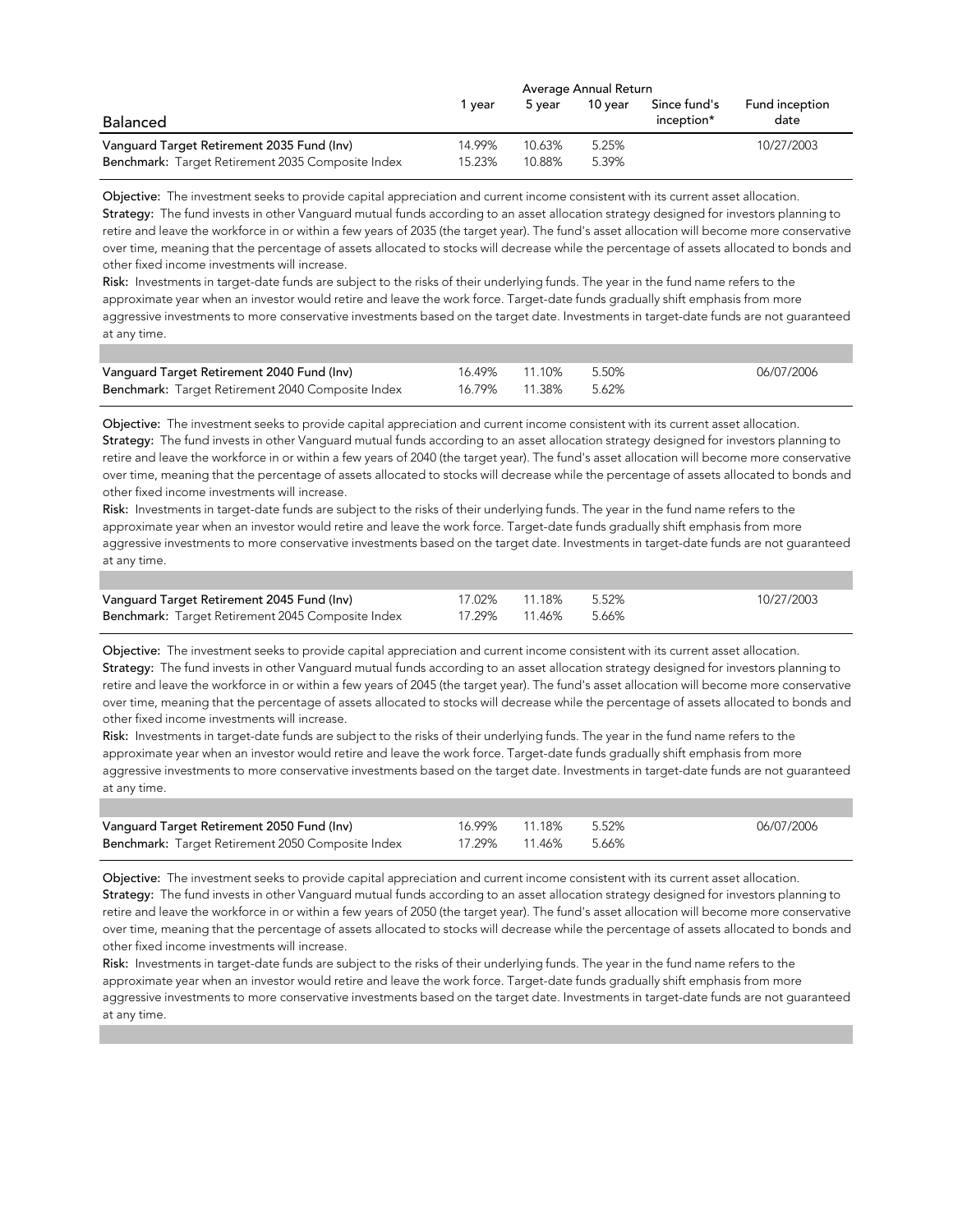|                                                   |        | Average Annual Return |         |                            |                        |
|---------------------------------------------------|--------|-----------------------|---------|----------------------------|------------------------|
| Balanced                                          | vear   | 5 vear                | 10 vear | Since fund's<br>inception* | Fund inception<br>date |
| Vanguard Target Retirement 2055 Fund (Inv)        | 16.99% | 11.15%                | N/A     | 10.96%                     | 08/18/2010             |
| Benchmark: Target Retirement 2055 Composite Index | 17.29% | 11.46%                | N/A     | N/A                        |                        |

Objective: The investment seeks to provide capital appreciation and current income consistent with its current asset allocation. Strategy: The fund invests in other Vanguard mutual funds according to an asset allocation strategy designed for investors planning to retire and leave the workforce in or within a few years of 2055 (the target year). The fund's asset allocation will become more conservative over time, meaning that the percentage of assets allocated to stocks will decrease while the percentage of assets allocated to bonds and other fixed income investments will increase.

Risk: Investments in target-date funds are subject to the risks of their underlying funds. The year in the fund name refers to the approximate year when an investor would retire and leave the work force. Target-date funds gradually shift emphasis from more aggressive investments to more conservative investments based on the target date. Investments in target-date funds are not guaranteed at any time.

| Vanguard Target Retirement 2060 Fund (Inv)        | 17.00% 11.17% N/A | 10.71% | 01/19/2012 |
|---------------------------------------------------|-------------------|--------|------------|
| Benchmark: Target Retirement 2060 Composite Index | 17.29% 11.46% N/A | N/A    |            |

Objective: The investment seeks to provide capital appreciation and current income consistent with its current asset allocation. Strategy: The fund invests in other Vanguard mutual funds according to an asset allocation strategy designed for investors planning to retire and leave the workforce in or within a few years of 2060 (the target year). The fund's asset allocation will become more conservative over time, meaning that the percentage of assets allocated to stocks will decrease while the percentage of assets allocated to bonds and other fixed income investments will increase.

Risk: Investments in target-date funds are subject to the risks of their underlying funds. The year in the fund name refers to the approximate year when an investor would retire and leave the work force. Target-date funds gradually shift emphasis from more aggressive investments to more conservative investments based on the target date. Investments in target-date funds are not guaranteed at any time.

| Vanguard Target Retirement 2065 Fund (Inv)        | N/A | N/A | N/A | N/A | 07/12/2017 |
|---------------------------------------------------|-----|-----|-----|-----|------------|
| Benchmark: Target Retirement 2060 Composite Index | N/A | N/A | N/A | N/A |            |

Objective: The investment seeks to provide capital appreciation and current income consistent with its current asset allocation. Strategy: The fund invests in other Vanguard mutual funds according to an asset allocation strategy designed for investors planning to retire and leave the workforce in or within a few years of 2065 (the target year). The fund's asset allocation will become more conservative over time, meaning that the percentage of assets allocated to stocks will decrease while the percentage of assets allocated to bonds and other fixed income investments will increase.

Risk: Investments in target-date funds are subject to the risks of their underlying funds. The year in the fund name refers to the approximate year when an investor would retire and leave the work force. Target-date funds gradually shift emphasis from more aggressive investments to more conservative investments based on the target date. Investments in target-date funds are not guaranteed at any time.

| Vanguard Target Retirement Income Fund (Inv)        | 5.23% 4.91% | 4.97% | 10/27/2003 |
|-----------------------------------------------------|-------------|-------|------------|
| Benchmark: Target Retirement Income Composite Index | 5.38% 5.10% | 5.02% |            |

Objective: The investment seeks to provide current income and some capital appreciation.

Strategy: The fund invests in other Vanguard mutual funds according to an asset allocation strategy designed for investors currently in retirement. Its indirect bond holdings are a diversified mix of short-, intermediate-, and long-term U.S. government, U.S. agency, and investment-grade U.S. corporate bonds; inflation-protected public obligations issued by the U.S. Treasury; mortgage-backed and asset-backed securities; and government, agency, corporate, and securitized investment-grade foreign bonds issued in currencies other than the U.S. dollar.

Risk: Investments in target-date funds are subject to the risks of their underlying funds. The year in the fund name refers to the approximate year when an investor would retire and leave the work force. Target-date funds gradually shift emphasis from more aggressive investments to more conservative investments based on the target date. Investments in target-date funds are not guaranteed at any time.

\*Performance data is since inception date of the fund, if less than 10 years of performance is available.